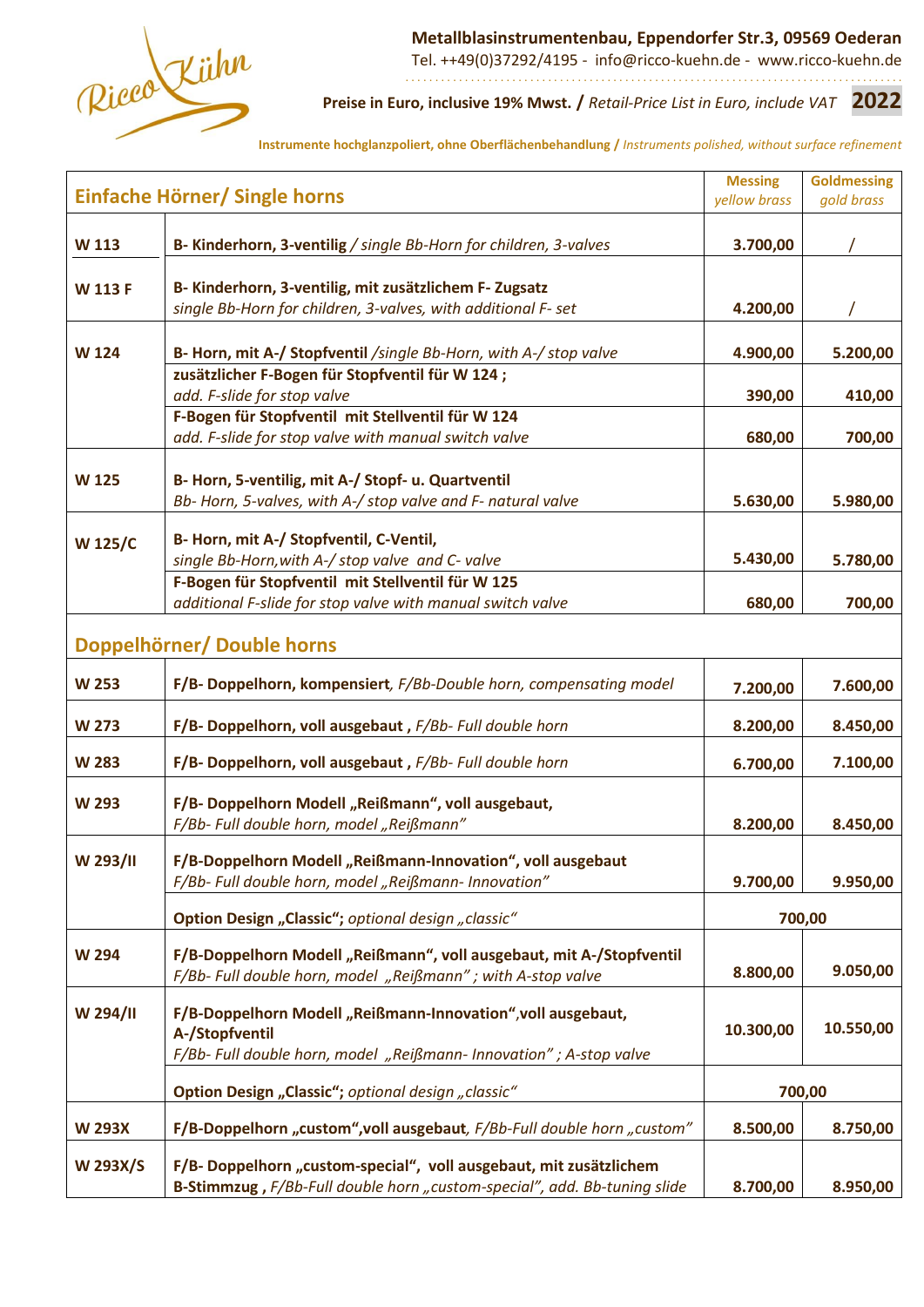

**Metallblasinstrumentenbau, Eppendorfer Str.3, 09569 Oederan**

Tel. ++49(0)37292/4195 - info@ricco-kuehn.de - www.ricco-kuehn.de . . . . . . . . . . . . . . . . . . . . . . . . . . . . . . . . . . . . . . . . . . . . . . . . . . . . . . . . . . . . . . . . . . . . . . . . . . . . . . . . . . . .

**Preise in Euro, inclusive 19% Mwst. /** *Retail-Price List in Euro, include VAT* **2022**

**Instrumente hochglanzpoliert, ohne Oberflächenbehandlung /** *Instruments polished, without surface refinement*

| <b>Tripelhörner/ Triple horns</b>                                    |                                                                                                                                                                     | <b>Messing</b><br>yellow brass | <b>Goldmessing</b><br>gold brass |           |
|----------------------------------------------------------------------|---------------------------------------------------------------------------------------------------------------------------------------------------------------------|--------------------------------|----------------------------------|-----------|
| <b>W 353X</b>                                                        | F/B/hoch F-Tripelhorn, kompensiert, F/Bb/F alto-Triple horn, compensating                                                                                           |                                |                                  | 12.500,00 |
| W 353X/II                                                            | F/B/hoch F- Tripelhorn "Innovation", kompensiert<br>F/Bb/F alto - Triple horn "Innovation", compensating                                                            |                                | 13.200,00                        | 13.500,00 |
|                                                                      | Option: Design "Classic"; optional design "classic"                                                                                                                 |                                | 700,00                           |           |
| <b>W 353X ST</b>                                                     | F/B/hoch F-Tripelhorn, kompensiert, umstellbar auf B mit Stopfventil / hoch F<br>F/Bb/F alto - Triple horn, compensating; switchable to Bb with stop valve / F alto |                                | 12.800,00                        | 13.100,00 |
| <b>W393X</b>                                                         | F/B/hoch F- Tripelhorn "custom", voll ausgebaut<br>F/Bb/F alto - Triple horn "custom"                                                                               |                                | 13.100,00                        | 13.400,00 |
| W 393X/II                                                            | F/B/hoch F- Tripelhorn "Innovation", voll ausgebaut<br>F/Bb/F alto - Triple horn "Innovation"                                                                       |                                | 14.100,00                        | 14.400,00 |
|                                                                      | Option: Design "Classic"; optional design "classic"                                                                                                                 |                                | 700,00                           |           |
| hoch Es-Zugsatz / Eb alto -Set<br>W 353X, 393X<br>W 353X/II, 393X/II |                                                                                                                                                                     | 510,00<br>590,00               | 540,00<br>620,00                 |           |
|                                                                      | Diskant-Doppelhorn / Descant-double horn                                                                                                                            |                                |                                  |           |
| <b>W313X</b>                                                         | B/ hoch F- Diskant Doppelhorn "custom", voll ausgebaut, A-/Stopfventil<br>Bb-/F alto-Descant double horn "custom"; with A-/stop valve                               |                                |                                  | 9.250,00  |
|                                                                      | hoch Es- Zugsatz für W 313X / Eb alto-Set                                                                                                                           |                                | 510,00                           | 540,00    |
|                                                                      | zusätzlicher F-Bogen für Stopfventil für W 313X, add. F-slide for stop valve                                                                                        |                                |                                  | 410,00    |
| <b>Wagnertuben / Wagner Tubas</b>                                    |                                                                                                                                                                     |                                |                                  |           |
| <b>W 403</b>                                                         | B- Wagnertuba, 4-ventilig/ single Bb- Wagner Tuba, 4- valves                                                                                                        |                                | 7.300,00                         | 7.650,00  |
| <b>W404</b>                                                          | F- Wagnertuba, 4-ventilig/ F- Wagner Tuba, 4- valves                                                                                                                |                                | 7.630,00                         | 7.980,00  |
| <b>W 405</b>                                                         | F/B-Wagnertuba (Doppeltuba), voll ausgebaut,<br>F-/ Bb- Full double wagner tuba                                                                                     |                                | 10.100,00                        | 10.450,00 |

| Schallbecher / extra bell flares                           | <b>Messing</b><br><b>vellow brass</b> | <b>Goldmessing</b><br>gold brass | <b>Neusilber</b><br>nickel silver   |
|------------------------------------------------------------|---------------------------------------|----------------------------------|-------------------------------------|
| Schallbecher, einzeln / extra flare                        | 630,00                                | 680,00                           | 870,00                              |
| Schallbecher, einzeln, mit Lotnaht / extra flare, soldered | 730,00                                | 780,00                           | nicht<br>lieferbar<br>not available |